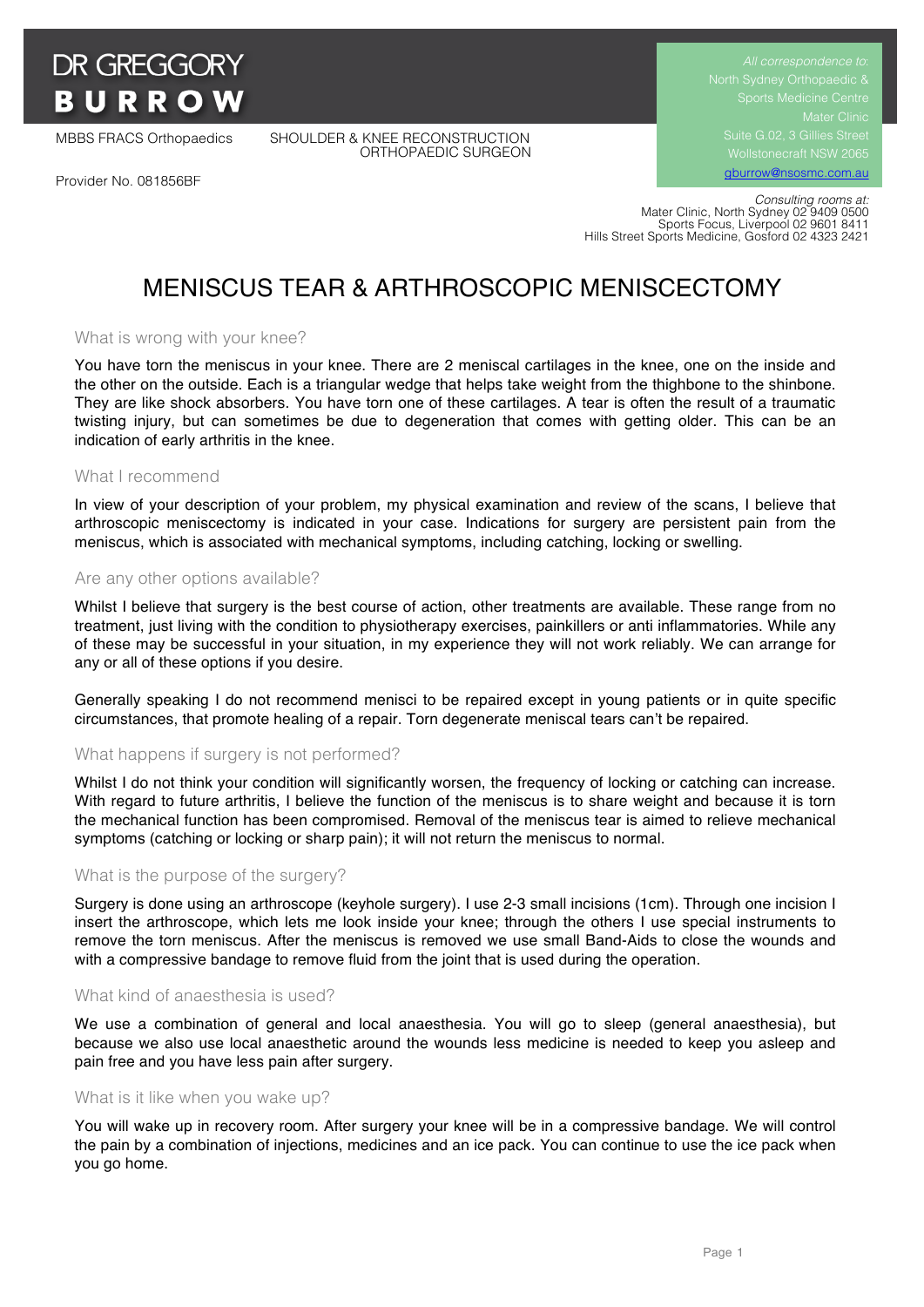#### **You will be given strong painkillers when you leave the hospital, like Panadeine forte and or antiinflammatories. However almost all the post-op pain is better controlled with regular Panadol or Nurofen (every 3-4 hours), arm repositioning and cold packs.**

#### How long will you stay in hospital?

Most patients are able to go home the same day of surgery. Patients who live far away or have medical problems may stay over night.

#### What about complications?

Complications after knee arthroscopy are fortunately rare. The most significant complication includes infection (less than 1 in 1000) and treatment may include extended use of oral or intravenous antibiotics with admission to hospital and even further surgery. Sometimes a clot can form in the calf or thigh veins; whilst chronic clotting can lead to ongoing problems like swelling and pain, the main concern is the clot breaking off (embolising) and becoming lodged in the lungs (pulmonary embolus). To prevent clots we fit special stockings during and after the surgery, give medicines which tend to reduce clotting and ask you to perform calf exercises.

Occasionally the knee can become stiff after surgery and may require extended physical therapy or further surgery.

**Finally removal of the painful meniscus may not relieve all your knee pain, this is commonly because there are associated cartilage damage in the weight bearing area and the meniscus tear is more of a degenerate wearing out problem and is the precursor of arthritis in the knee joint.**

### How successful is the surgery?

Depending on the cause of the meniscal tear surgery is better than 95% successful. It is less successful in relieving pain in knees, which have symptoms of early arthritis either in the meniscus itself, or the cartilage weight bearing surfaces. Generally speaking if the knee was not painful before the incident that bought on the tear then removing the torn part relieves your pain.

#### When can you return to routine activities?

You will be able to walk immediately after surgery. You may have a shower or bathe after surgery with a waterproof dressing. You can walk around the house, write and cook within a few days.

#### When can you return to work?

For most sedentary jobs I recommend taking 1 to 2 weeks off work. When you return to work you should be mostly sitting down, but can increase your activities so that you're doing light jobs within 2 to 3 weeks. Most manual labourers find they need 6 to 8 weeks off heavy type work. If there is significant other damage in the knee then some patients will find it difficult returning to heavy manual labouring type jobs and may indeed never get back to them.

#### How is the knee rehabilitated?

During your admission you will be taught quadriceps (straight leg raises) and calf exercises which you will do for the first 6 weeks after the operation. If you require special exercises afterwards I will refer you for physiotherapy.

#### When do you return to the doctor's office?

Your first visit is at 2 weeks after surgery so I can examine the surgical wounds. A further visit at 6 and 12 weeks after surgery is sometimes necessary.

#### What about pain medication?

You will be given strong painkillers when you leave the hospital, like Panadeine forte and or antiinflammatories.

However almost all the post-op pain is better controlled with regular Panadol or Nurofen (every 3-4 hours), arm repositioning and cold packs.